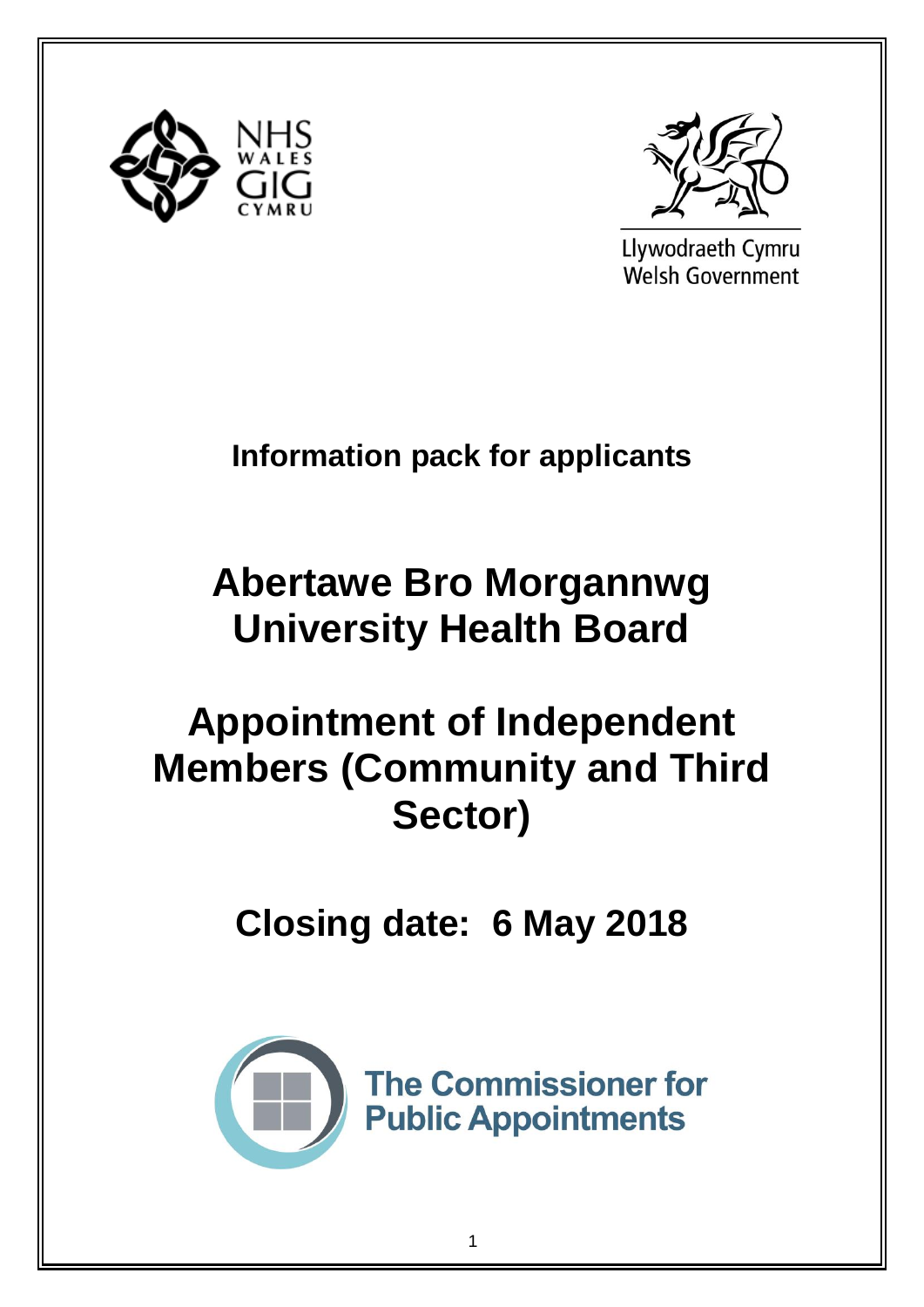| Abertawe Bro Morgannwg University Health Board                |      |
|---------------------------------------------------------------|------|
| <b>Contents</b>                                               |      |
|                                                               | Page |
| <b>Making an Application</b>                                  | 3    |
| Annex A: The role of Chair / Member                           | 5    |
| Annex B: The role and responsibilities of Public Health Wales | 10   |
| <b>Annex C: The selection process</b>                         | 12   |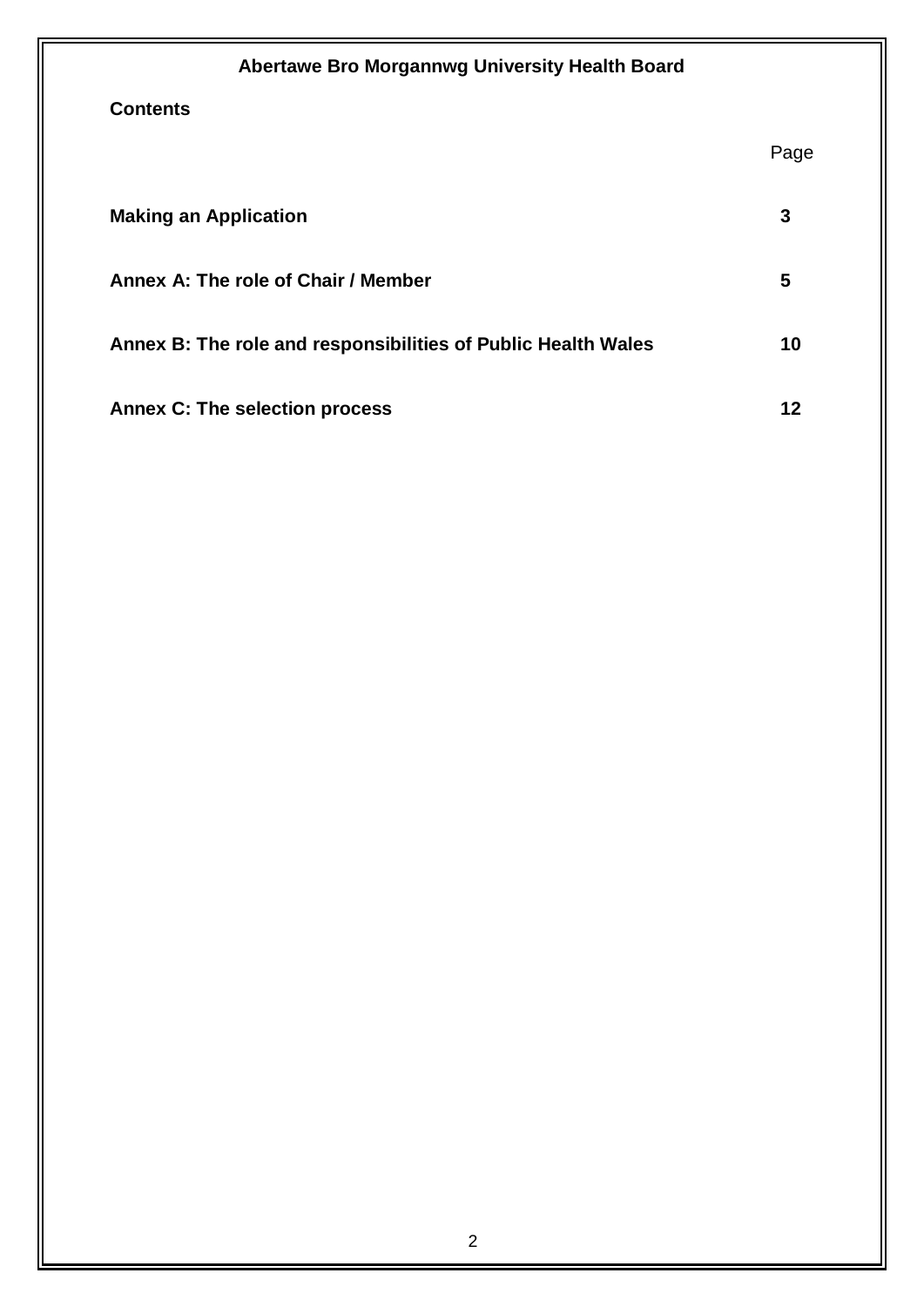## **Making an application**

Thank you for your interest in the appointment of an Independent Member (Community or Third Sector) to the Abertawe Bro Morgannwg University Health Board. The new Independent Members will be required to participate as full members of the Board setting the strategy for the organisation. In addition you will be expected to constructively challenge, to participate actively in the decision-making process of the Board, and to scrutinise the performance of the Executive in meeting agreed goals and objectives. The attached Annexes provide details on the role of the Independent Member and the person specification, the role and responsibilities of Abertawe Bro Morgannwg University Health Board and the selection process.

To make an application please visit the Welsh Government public appointment website here [https://cymru-wales.tal.net/vx/lang-en-GB/mobile-0/appcentre-3/brand-](https://cymru-wales.tal.net/vx/lang-en-GB/mobile-0/appcentre-3/brand-2/candidate/jobboard/vacancy/7/adv/)[2/candidate/jobboard/vacancy/7/adv/.](https://cymru-wales.tal.net/vx/lang-en-GB/mobile-0/appcentre-3/brand-2/candidate/jobboard/vacancy/7/adv/)

To apply for this role, click on the relevant Abertawe Bro Morgannwg University Health Board Independent Member – (Community or Third Sector) vacancy and click on 'Apply' at the bottom left hand corner. The first time you apply for a post, you will need to complete a registration form for the Welsh Government's online application system. You will only need to register once, and you will be able to keep yourself updated on the progress of your application, and any other applications you make, via your registered account.

Once you've registered, you'll be able to access the application form. To apply you will need to upload a personal statement and CV to the 'Reasons for applying' section of the online application form.

#### **Personal Statement**

The personal statement is your opportunity to outline how you meet the criteria specific to the role for which you are applying. It also asks you to provide answers, in terms of you evidencing your competencies and also an outcome, to the questions listed below. How you choose to present the information is up to you. However, you should aim to provide evidence that demonstrates how you meet the criteria specific for the role for which you are applying, evidence of your understanding of health issues and then evidence which answers the other questions listed below in terms what your role was in achieving a specific result. It will benefit the selection panel if you can be clear as to which particular evidence you provide relates to which of the questions listed below. Providing separate paragraphs to answer to each question with the title of the question you are answering above the paragraph is common practice.

Please limit your personal statement to two pages. Your application may be rejected if you exceed this limit.

**Questions to answer as part of your application in your personal statement in no more then 2 sides of A4.**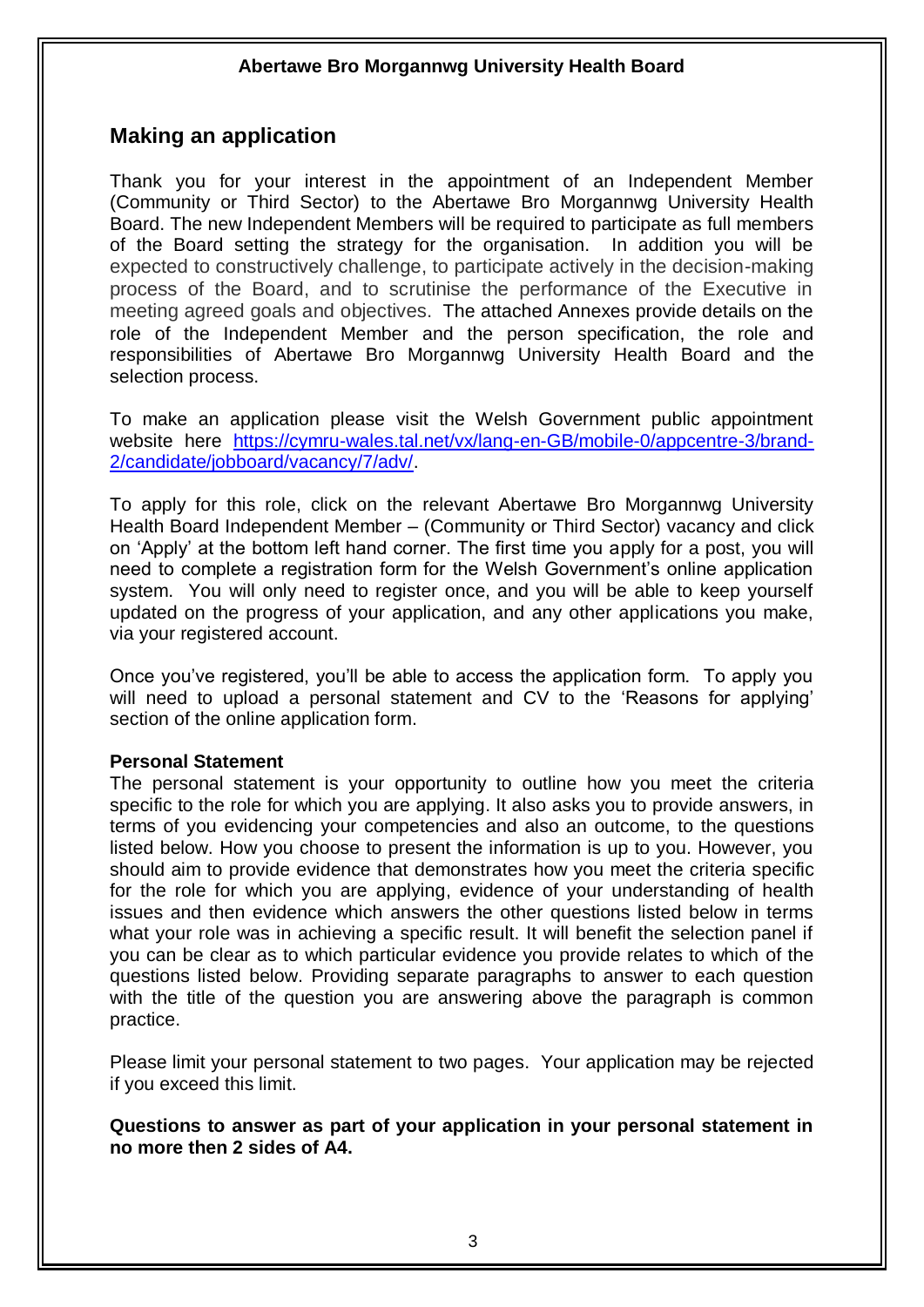Please outline how you meet the role specific criteria for either the Community or Third Sector Independent Member role as outlined on pages 7 and 8.

Describe your understanding of health issues and priorities in Wales and how these would apply within the Abertawe Bro Morgannwg University Health Board.

Please give a specific example or examples of when you have had to analyse complex information to contribute to sound decision making.

Please describe an occasion when you have held a senior person to account while maintaining a constructive relationship.

Please can you provide evidence of your communication and engagement skills. Provide a specific example outlining your approach in communicating and engaging with people at all levels, what skills and methods you used and the outcome.

Please describe a specific example or examples where you have involved various teams, partners or stakeholders to improve a service or process. Please outline your personal contribution and the outcome.

#### **CV**

Please ensure your CV includes brief details of your current or most recent post and the dates you occupied this role. Please identify any past or present Ministerial appointments.

#### **Indicative timetable**

| Closing date:      | 6 May 2018          |
|--------------------|---------------------|
| Shortlisting:      | w/c 7 May 2018      |
| Interviews:        | w/c 21 May 2018     |
| <b>Start Date:</b> | As soon as possible |

#### **Diversity Statement**

The Welsh Government believes that public bodies should have board members who reflect Welsh society - people from all walks of life - to help them understand people's needs and make better decisions. This is why the Welsh Government is encouraging a wide and diverse range of individuals to apply for appointments to public bodies. Applications are particularly welcome from all under-represented groups including women, people under 30 years of age, black, Asian and minority ethnic people, disabled people, lesbian, gay, bisexual and transgender people.

#### **Guaranteed Interview Scheme - Positive about Disability**

The Welsh Government operates a Positive about Disabled People scheme and welcome applications from people with disabilities. The scheme guarantees an interview to disabled people if they meet the minimum criteria for the post. The application form also enables you to detail any specific needs or equipment that you may need if invited to attend an interview.

#### **Contacts:**

For further information regarding the selection process, please contact the Corporate Shared Service Centre Tel: 03000 255454 email: [PublicAppointments@gov.wales](mailto:PublicAppointments@gov.wales)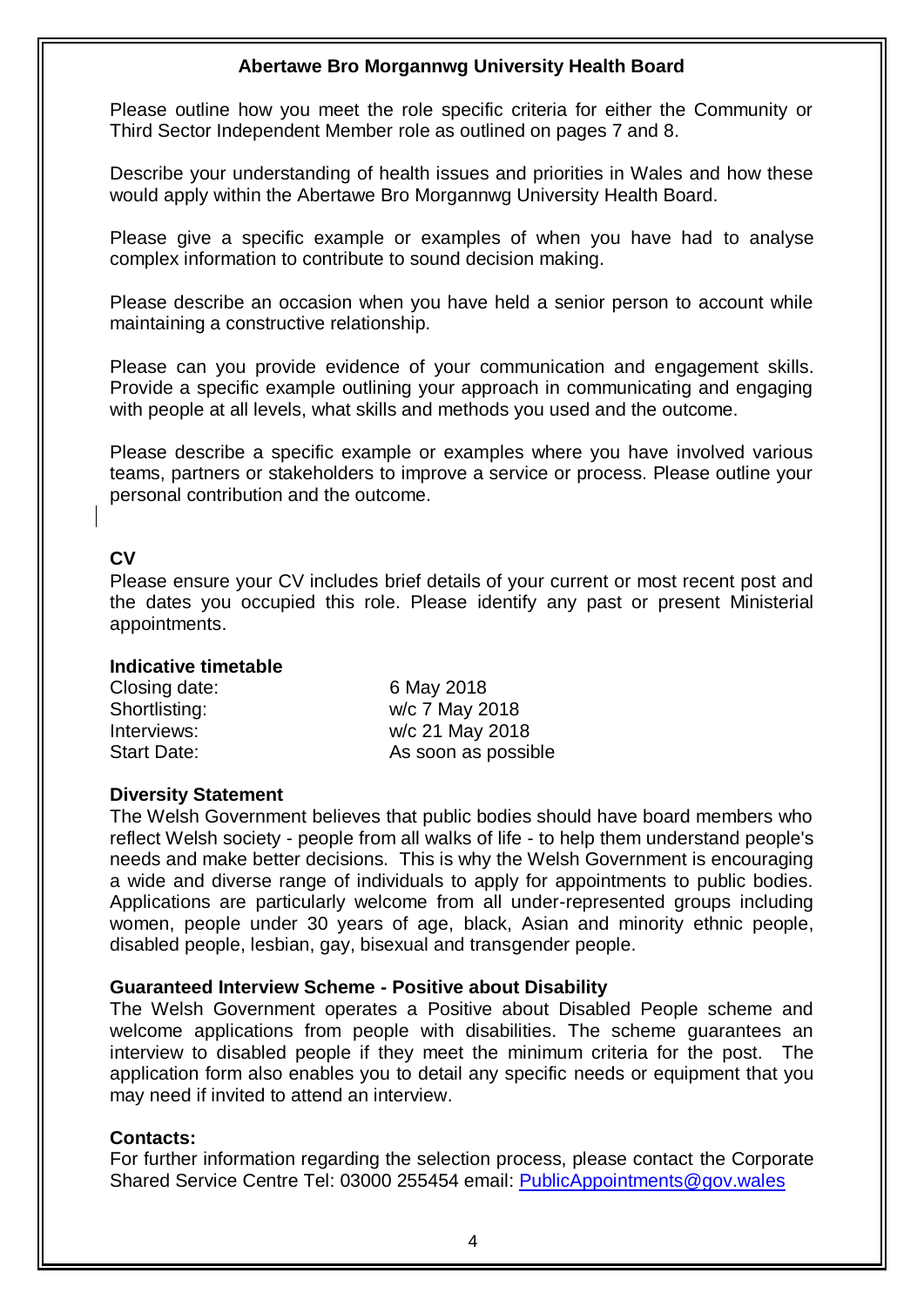For further information regarding the role of the Independent Member, please contact Andrew Davies, Chair of Abertawe Bro Morgannwg University Health Board. Tel: 01639 683302. Email: [Andrew.davies25@wales.nhs.uk](mailto:Andrew.davies25@wales.nhs.uk)

For further information about Abertawe Bro Morgannwg University Health Board, you may wish to visit the Health Board's internet web site: <http://www.wales.nhs.uk/sitesplus/863/home>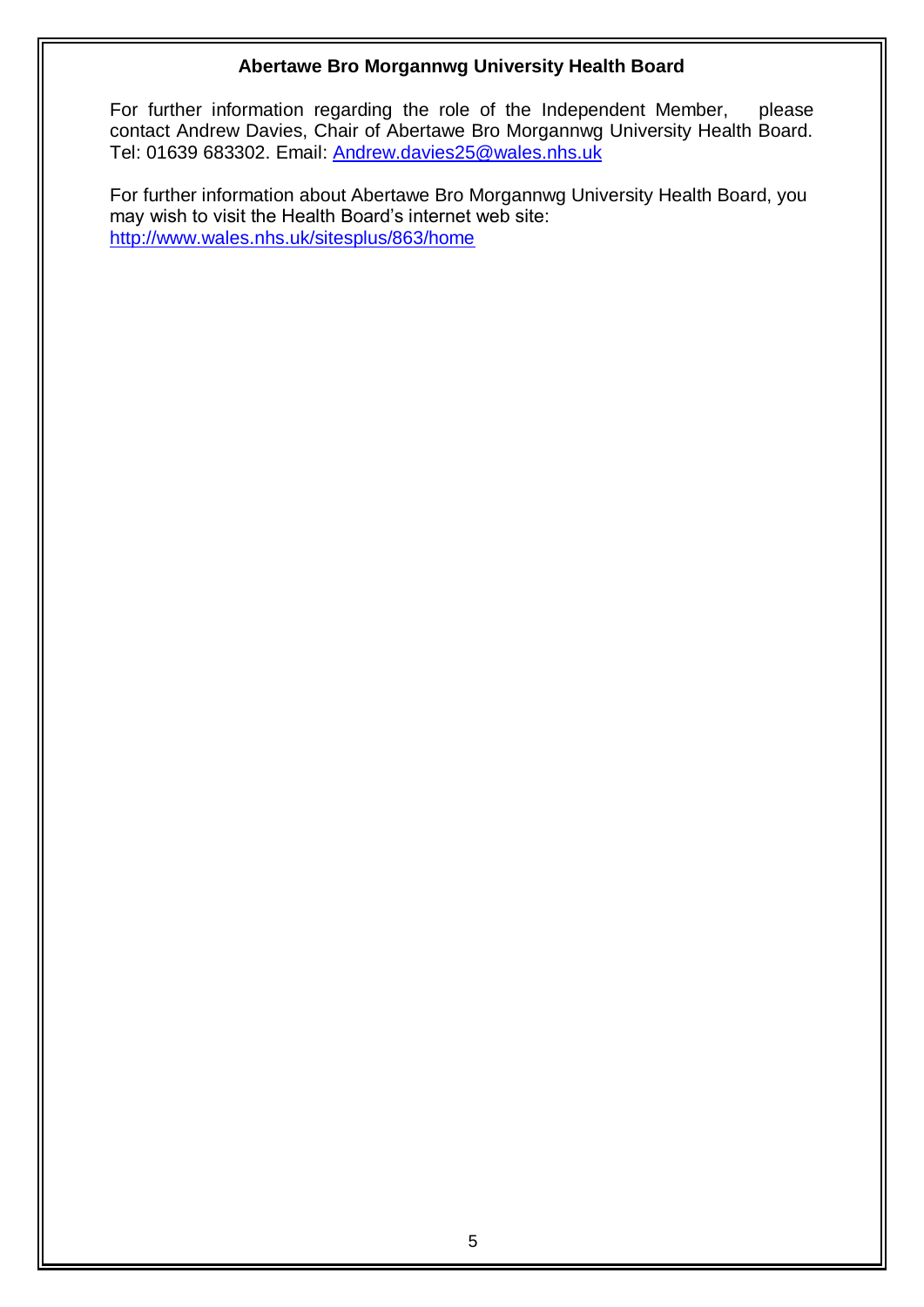## **Annex A**

## **Appointment of Independent Members – Community and Third Sector**

## **Role description and person specification**

This is a great opportunity to use your skills and experience to make a contribution to our vision to achieve a "happier, healthier and fairer Wales".

#### **Role and responsibilities**

Independent Members will among other things:-

- Play a full and active role in the governance of the Health Board, both clinical and corporate. You will take an active part in discussions, providing your opinion and challenge and support to the Board on key issues;
- Contribute to the work of the Board based upon your independence, your past experience and knowledge, and your ability to stand back from the day to day operational management;
- Contribute and accept corporate decisions to ensure a joined up, robust and transparent decision making process by the Board;
- Be expected, in time, to fully understand the business through active involvement to enable the effective performance of the organisation;
- Work closely with other public, private and voluntary organisations and will make sure that the views of patients, carers and families are fully involved in helping to shape, develop and improve services;
- Analyse and critically review complex information and contribute to sound decision making;
- Have the ability to contribute to the 'governance and finance' of the Health Board, ensuring it is open and honest in its work by contributing fully in the decision making process.

## **Person Specification**

Independent Members will demonstrate the following qualities:-

## **Knowledge and Experience**

- An understanding of health issues and priorities in the Abertawe Bro Morgannwg University Health Board area.
- The ability to understand the role and work of the organisation and ensure the Board is central to the delivery of its services;
- Experience in analysing complex information and contributing to sound evidence-based informed decision making;
- Ability to work with the Executive Directors and other Board members to ensure the Board leads the organisation effectively. Where necessary you will demonstrate skills that will enable you to hold the Executives to account, with appropriate challenge, for performance whilst maintaining a constructive relationship;
- Ability to contribute to the governance of the organisation, ensuring it is open and honest in its work by contributing fully in the decision making process;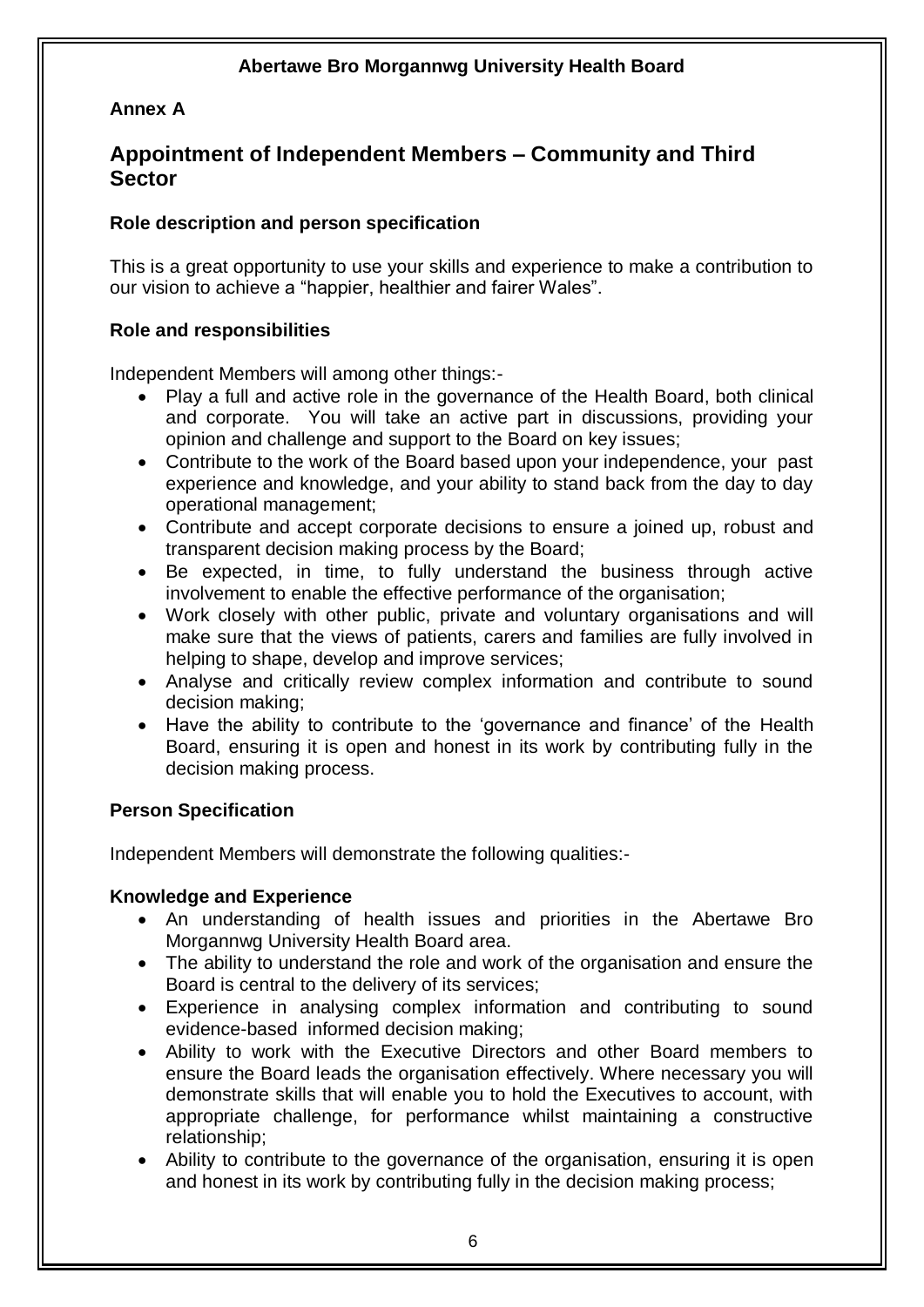- Ability to provide a knowledgeable, impartial and balanced perspective on a range of sensitive and complex issues;
- A broad understanding of the governance requirements which need to be in place to comply with legislation, for example Data Protection Act (DPA), health and safety at work etc;
- An appreciation of the requirements of the Well-being and Future Generations (Wales) Act 2015 and the influence that this must have on ensuring a "*Healthier, Happier and Fairer Wales"* for the population of Wales and future generations.

## **Personal Attributes and Skills**

The Health Board has defined a set of shared core values and behaviours and these are 'Caring for Each Other', 'Working Together' and 'Always Improving'. You are expected to demonstrate a commitment to these values. A link to these values is attached below.

## <http://www.wales.nhs.uk/sitesplus/863/page/79228>

In addition to a demonstrating a commitment to the above values, you will also need to be able to demonstrate the following:-

- Good communication skills and the ability to engage with employees and employee representatives at all levels within the Health Board;
- Ability to work as part of a team and in partnership with other key organisations;
- Ability to involve and work with stakeholders to help shape, develop and improve services; and
- Ability to analyse and critically review complex information

To be considered, you must be able to demonstrate that you have the qualities, skills and experience to meet all the essential criteria for appointment.

## **Role Specific Criteria**

## **Independent Member – Community**

You will have to demonstrate:

- A knowledge of and empathy with local community issues and priorities;
- A citizen focussed approach championing the Board's purpose in serving the public;
- Organisational experience that will benefit the development of the Health Board moving forward.

These are only intended to be examples and are by no means exhaustive.

## **Independent Member – Third Sector**

You will:

 Be an employee or a member of a voluntary organisation that operates within the Board's area;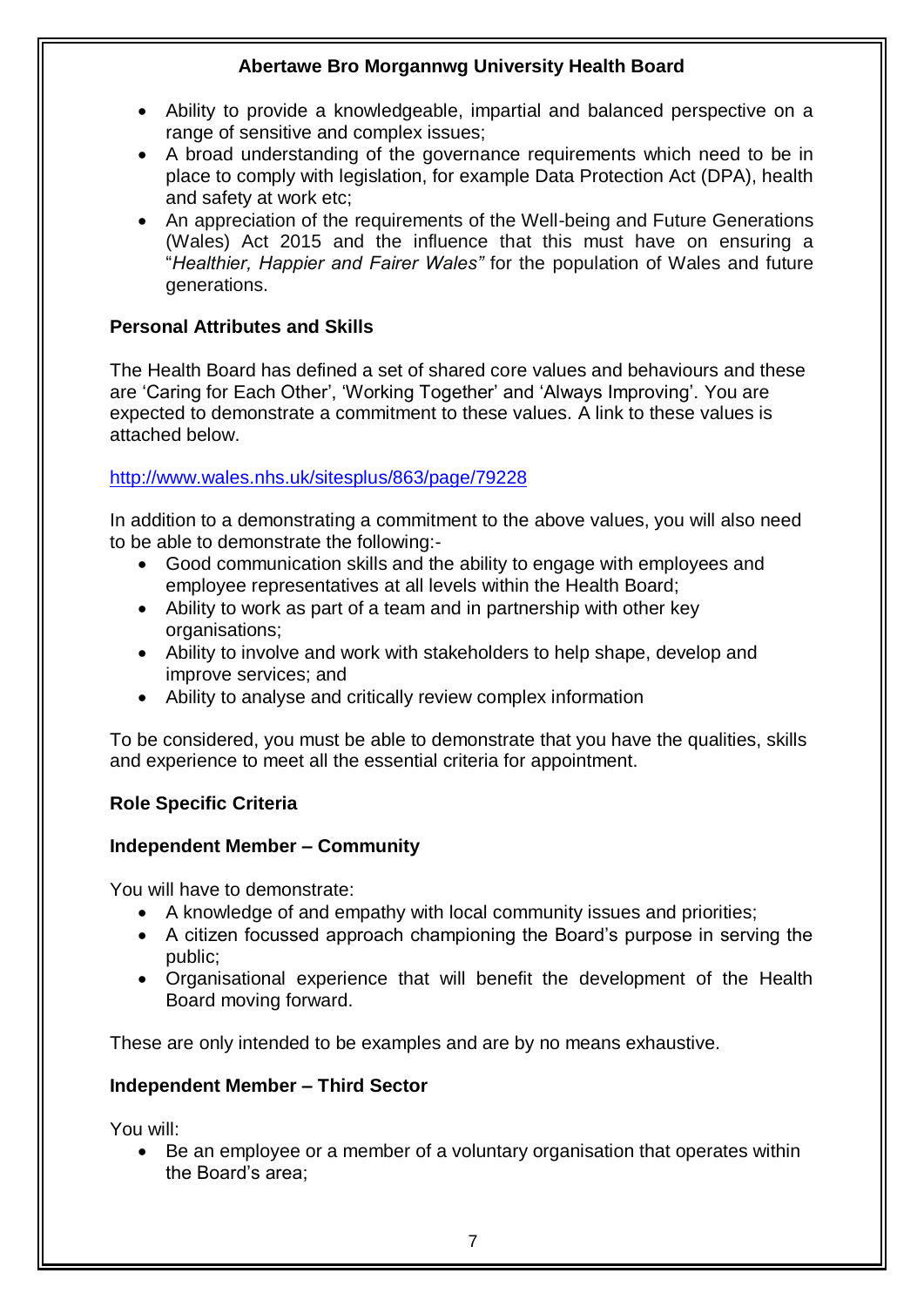- Demonstrate a knowledge and understanding of the third sector in the area served by Abertawe Bro Morgannwg UHB;
- Have the ability to apply your knowledge and understanding of third sector matters in a strategic board environment.

The Chair of Abertawe Bro Morgannwg University Health Board is happy to discuss the role specific criteria with applicants on request. Please see page five for contact details.

#### **Welsh Language**

Welsh language skills are desirable for both appointments. All candidates will be expected to display empathy towards the language and demonstrate leadership to strengthen bilingual service provision within the NHS in Wales.

#### **Key facts about the post**

| Location:               | Board meetings held bi- monthly normally at<br>various locations across the UHB. The UHB also<br>has various committees, the meetings which meet<br>either bi-monthly or quarterly.                                                                                                                                                                       |
|-------------------------|-----------------------------------------------------------------------------------------------------------------------------------------------------------------------------------------------------------------------------------------------------------------------------------------------------------------------------------------------------------|
| <b>Time Commitment:</b> | The post of Independent Member is based on a<br>notional commitment of a minimum of (four) 4 days<br>per month but this will be subject to organisational<br>demands and is often higher than the minimum<br>requirement.                                                                                                                                 |
| Tenure of office:       | The Cabinet Secretary for Health and Social<br>will<br>determine the<br>length<br>of the<br>Services<br>appointment, which will initially be up to four (4)<br>years. However, this is subject to the Independent<br>Member remaining eligible for the role for the<br>duration of the term. Board members may stand for<br>a maximum of eight (8) years. |
| Remuneration:           | The post of Independent Member will be paid at<br>£15,936 per annum paid monthly or quarterly in<br>arrears as agreed with the Health Board.                                                                                                                                                                                                              |
|                         | Where an Independent Member is allowed time off<br>from their current employment with pay to perform<br>their duties, they will receive no additional<br>remuneration for undertaking the Independent<br>Member role. They will be treated in the same way<br>as other employees who are given paid time off to<br>undertake public duties.               |
| Expenses:               | You will be entitled to be reimbursed, if appropriate,<br>receipts<br>travel<br>against<br>for<br>and<br>subsistence<br>expenses incurred while on Health Board business.<br>Expenses must be claimed within three months of                                                                                                                              |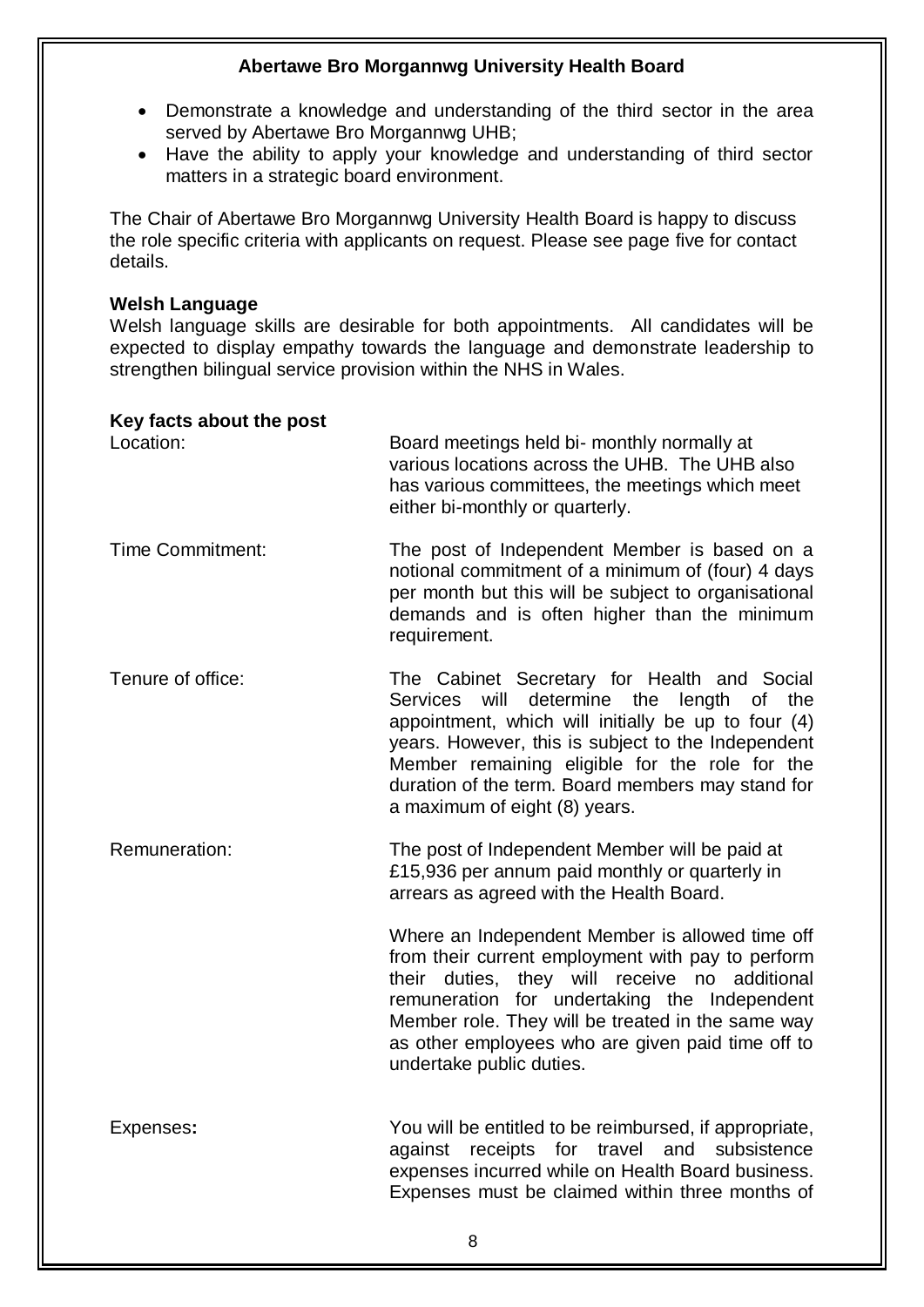them being incurred unless there are exceptional circumstances.

Childcare and other dependent expenses may also be paid, on production of receipts, for additional costs incurred while undertaking Health Board work.

Accountability: Members are appointed by the Cabinet Secretary for Health and Social Services and are accountable to the Cabinet Secretary for Health and Social Services, via the Chair, for carrying out their duties and for their performance.

Assistance for Disabled Members: Where appropriate all reasonable adjustments will be made to enable members to effectively carry out their duties.

## **Eligibility**

A person shall be disqualified from appointment if he/she:

- a. has within the preceding 5 years been convicted in the UK, Channel Islands or the Isle of Man of any offence and has had passed on him/her a sentence of imprisonment (whether suspended or not) for a period of not less than 3 months;
- b. has been adjudged bankrupt or has made a composition or arrangement with his creditors;
- c. has been dismissed, otherwise than by reason of redundancy, or non-renewal of a fixed term contract, from any paid employment with a health service body;
- d. is a person whose tenure of office as the chairman, member or director of a health service body has been terminated because his/her appointment is not in the interests of the health service, for non-attendance at meetings or for non-disclosure of pecuniary interest;
- e. is an employee of a health service body.

Subject to the exception noted in (e), it is the policy of the Welsh Government that all recent employees of LHBs and NHS Trusts should serve a non-involvement break before being considered for an NHS Public Appointment.

Any other information that may materially affect your application for appointment should be declared in the application form under the Conflict of Interests section.

Applicants should be persons who conduct themselves at all times in a manner which will maintain public confidence.

In particular, applicants are required to declare whether they are aware of anything in their private or professional life that would be an embarrassment to themselves or to the Welsh Government if it became known in the event of appointment.

Candidates should also note that membership of a LHB is a disqualifying office for membership of the National Assembly for Wales under the National Assembly for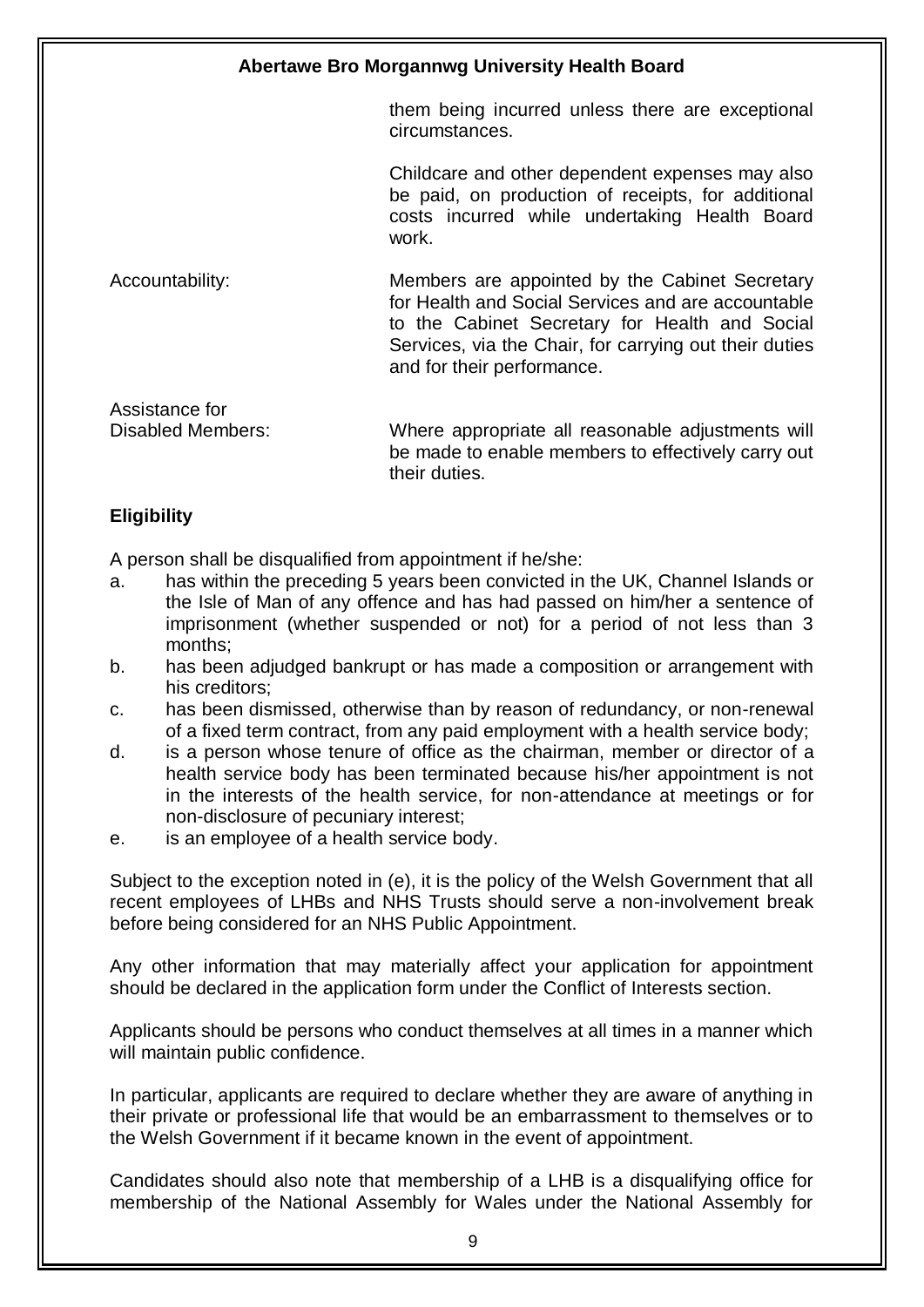Wales (Disqualification) Order 2015. <http://www.legislation.gov.uk/uksi/2015/1536/contents/made>

## **Conflict of Interests**

You should particularly note the requirement for you to declare any private interests which may, or may be perceived to, conflict with the role and responsibilities as an Independent Member of Abertawe Bro Morgannwg University Health Board including any business interests and positions of authority outside of the role in Abertawe Bro Morgannwg University Health Board.

If appointed, Independent Members must declare these interests and seek confirmation from the Chair of Abertawe Bro Morgannwg University Health Board that no conflict has arisen and if it is appropriate for them to remain a board member.

### **Standards in public life**

You will be expected to demonstrate high standards of corporate and personal conduct. All successful candidates will be asked to subscribe to the Code of Conduct for Board Members of Public Bodies, you can access this document at:

[http://www.bl.uk/aboutus/governance/blboard/Board%20Code%20of%20Practice%2](http://www.bl.uk/aboutus/governance/blboard/Board%20Code%20of%20Practice%202011.pdf) [02011.pdf](http://www.bl.uk/aboutus/governance/blboard/Board%20Code%20of%20Practice%202011.pdf)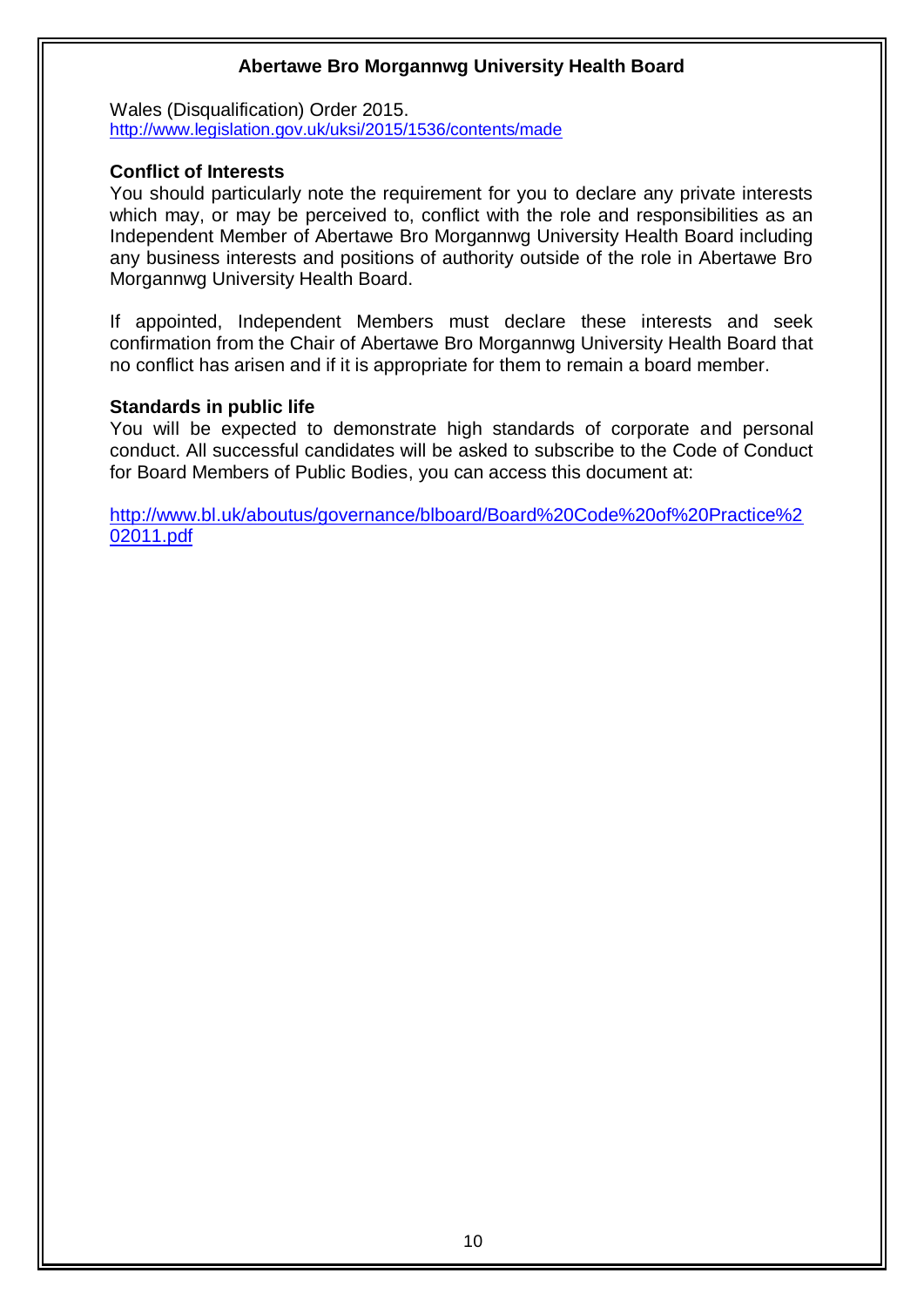## **Annex B**

## **The role and responsibilities of Abertawe Bro Morgannwg University Health Board**

## **Background**

This is an exciting opportunity to make a contribution to local health services, aligned with the Strategic direction of NHS Wales.

Abertawe Bro Morgannwg University Health Board (ABMU) is a values-based organisation. Working with patients and staff, the Health Board has established a values and behaviour framework based upon three core values: 'Caring for each other'; 'Working together' and 'Always Improving'. These values will increasingly drive the work of the Board, including values-based recruitment and values-based appraisal of staff.

ABMU is one of the largest integrated health organisations in the UK advancing clinical excellence and driving forward clinical research. It covers a population of around 500,000 people and has an annual budget of over £1 billion and employs around 16,500 staff, 70% of whom are involved in direct patient care. It provides integrated care for patients and delivers tertiary, acute, intermediate, mental health, community and primary care services to people in Swansea, Neath Port Talbot, Bridgend and beyond.

In addition ABMU provides a large range of regional and sub-regional services including cardiac surgery and burns and plastic surgery for patient in the South West of England, forensic mental health for South Wales and learning disability services from Swansea to Cardiff as well as for the Rhondda Cynon Taf and Merthyr Tydfil areas.

Primary Care Services are provided through general practitioner, opticians, community pharmacists and dentists who all operate as independent contractors. AMBU manages GP Out-of-Hours Services and General Medical Services for Swansea prison.

ABMU has four acute hospitals providing a range of services:

- Princess of Wales Hospital in Bridgend;
- Neath Port Talbot Hospital in Port Talbot:
- Singleton Hospital in Swansea: and
- Morriston Hospital in Swansea.

There are also a number of smaller community hospitals primary care resource centres providing important clinical services to residents outside the four main acute hospital settings. As at  $31<sup>st</sup>$  March 2017, ABMU had 2,248 beds.

ABMU has developed strong partnerships with neighbouring health boards, local authorities, the  $3<sup>rd</sup>$  sector and others. These include Swansea University with whom we strive to develop a research and education-driven culture, working in close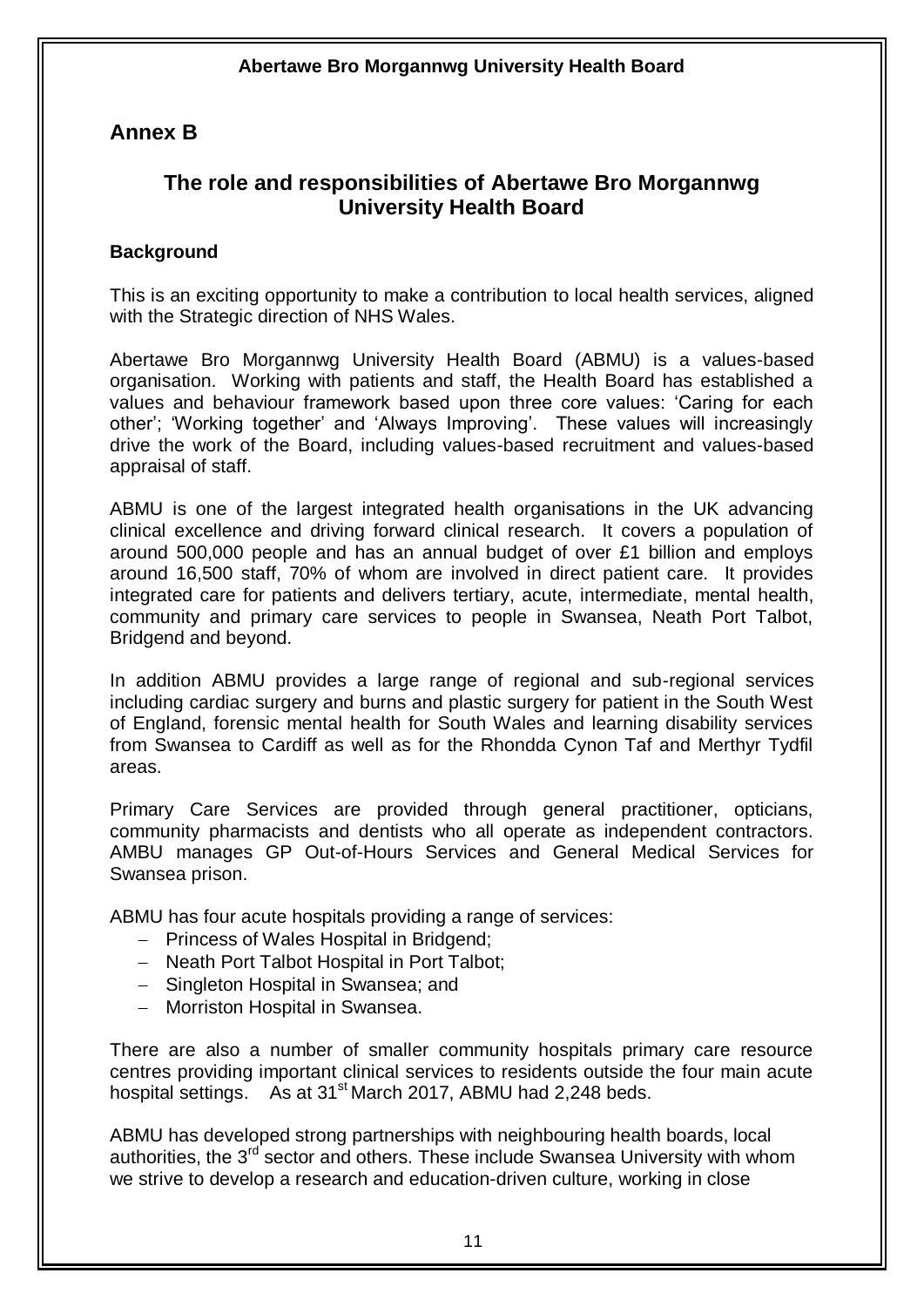partnership with Swansea University, its College of Medicine, Human and Health Science, and the Institute of Life Science.

ABMU is currently involved in an exciting project with Swansea University and Hywel Dda health Board called a Regional Collaboration for Health (ARCH). This is health and science working together, to improve the health, wealth and wellbeing of the people of South West Wales.

## **The role of the Board**

The three key roles through which effective the board of the Abertawe Bro Morgannwg University Health Board demonstrates leadership within its organisation are:-

- Formulating strategy.
- Ensuring accountability by holding the organisation to account for the delivery of the strategy and through seeking assurance that systems of control are robust and reliable

Shaping a positive culture for the Board and the organisation

### **The role of the Board member focuses on four key areas:-**

- **Strategy –** to contribute to strategic development and decision-making
- **Performance –** to ensure that effective management arrangement and an effective team are in place at the top level of the organisation. To help clarify which decisions are reserved for the Board and then ensure that the rest are clearly delegated and to hold management to account for its performance in meeting agreed goals and objectives through purposeful challenge and scrutiny, and to monitor the reporting of performance
- **Risk** to ensure that financial information is accurate and that financial controls and systems of risk management and assurance are robust and defensible
- **Behaviour** to live up to the highest ethical standards of integrity and probity and comply fully with the Code of Conduct. Board members should demonstrate through their behaviour that they are focusing on their responsibilities to citizens, the organisations and its stakeholders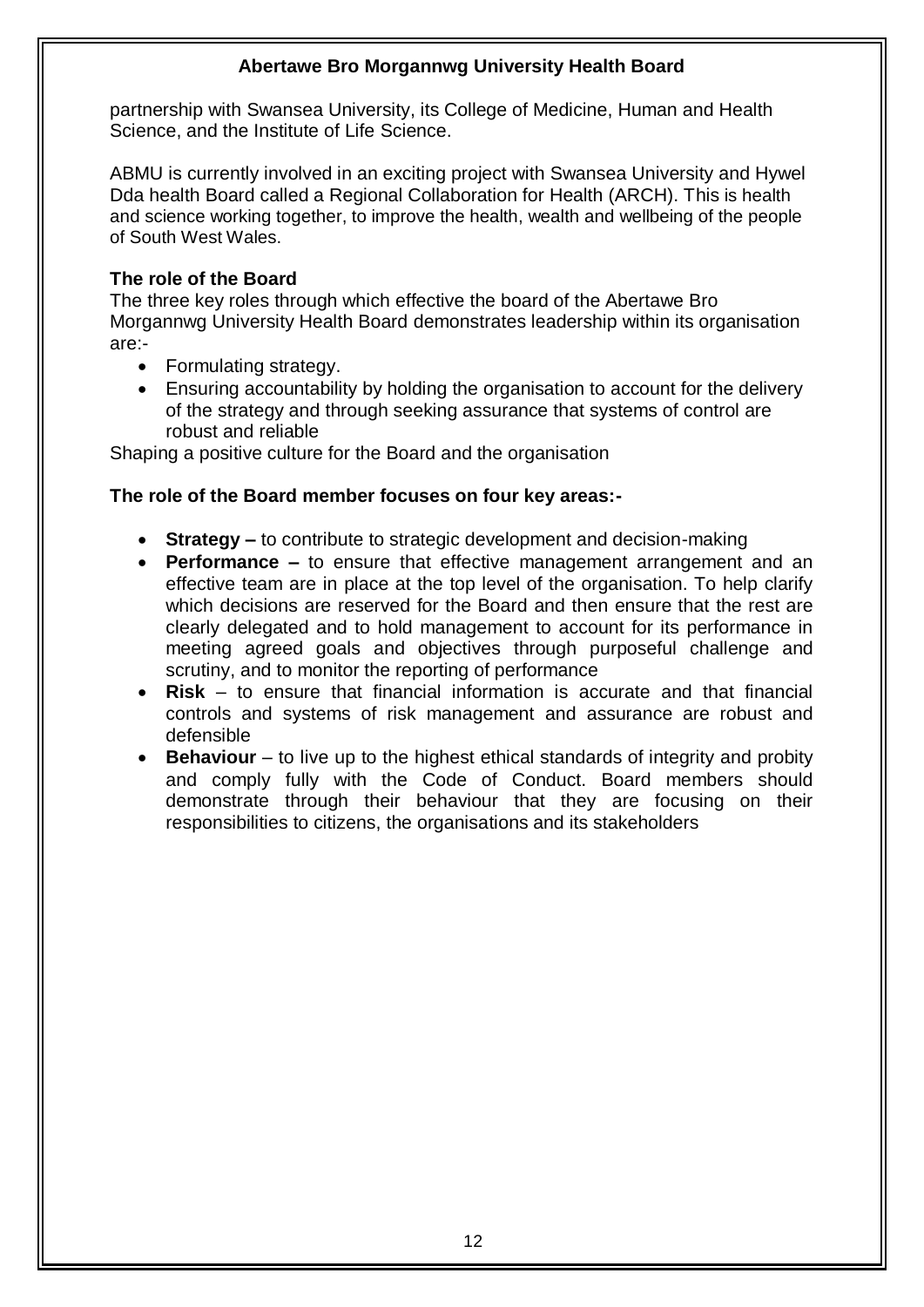## **Annex C**

## **The selection process**

The selection panel will assess your application form in terms of your CV and personal statement to determine whether you meet the criteria for the role, and whether or not you will be invited to interview. The panel can rely only on the information you provide in your CV and personal statement to assess whether you have the skills and experience required. Please ensure that you provide evidence to support how you meet all of the criteria and questions asked to complete as part of your personal statement.

The selection panel will be chaired by Andrew Davies, Chair of Abertawe Bro Morgannwg University Health Board and will also comprise of Elaina Chamberlain, Welsh Government and an Independent Panel Member, to be confirmed.

Your application may be "long-listed", subject to the volume of applications received, before it is passed to the shortlisting panel for consideration. You should be aware that in this situation, your application might not be considered in full by the entire selection panel.

We anticipate that during the week commencing 7 May 2018 the panel will have decided who will be invited for the interviews which will take place during the week commencing 21 May 2018.

The panel will select for interview only the strongest applicants who it feels have demonstrated that they best meet the criteria set out in the person specification. However, if you have applied under the guaranteed interview scheme and you meet the minimum essential criteria for the post, then you will also be invited for interview.

If you are invited to interview and if the interview date is not already provided in this information pack, we will aim to provide you with as much notice as we can of the interview date. If you are unable to make the arranged interview date, we will endeavour to re-arrange it but it might not be possible due to time constraints within the appointment timetable or selection panel availability.

You will receive email communication from the Appoint system to let you know whether or not you have been invited to be interviewed. It is our intention that interviews will take place in Swansea.

If invited to interview, the panel will question you about your skills and experience, asking specific questions to assess whether you meet the criteria set out for the post.

Candidates who the panel believe are 'appointable', will be recommended to the Cabinet Secretary for Health and Social Services who will make the final decision. The Cabinet Secretary for Health and Social Services may choose to meet with appointable candidates before making a decision. There will be a time gap between interview and a final appointment decision being made. Candidates who have been interviewed will be kept informed of progress.